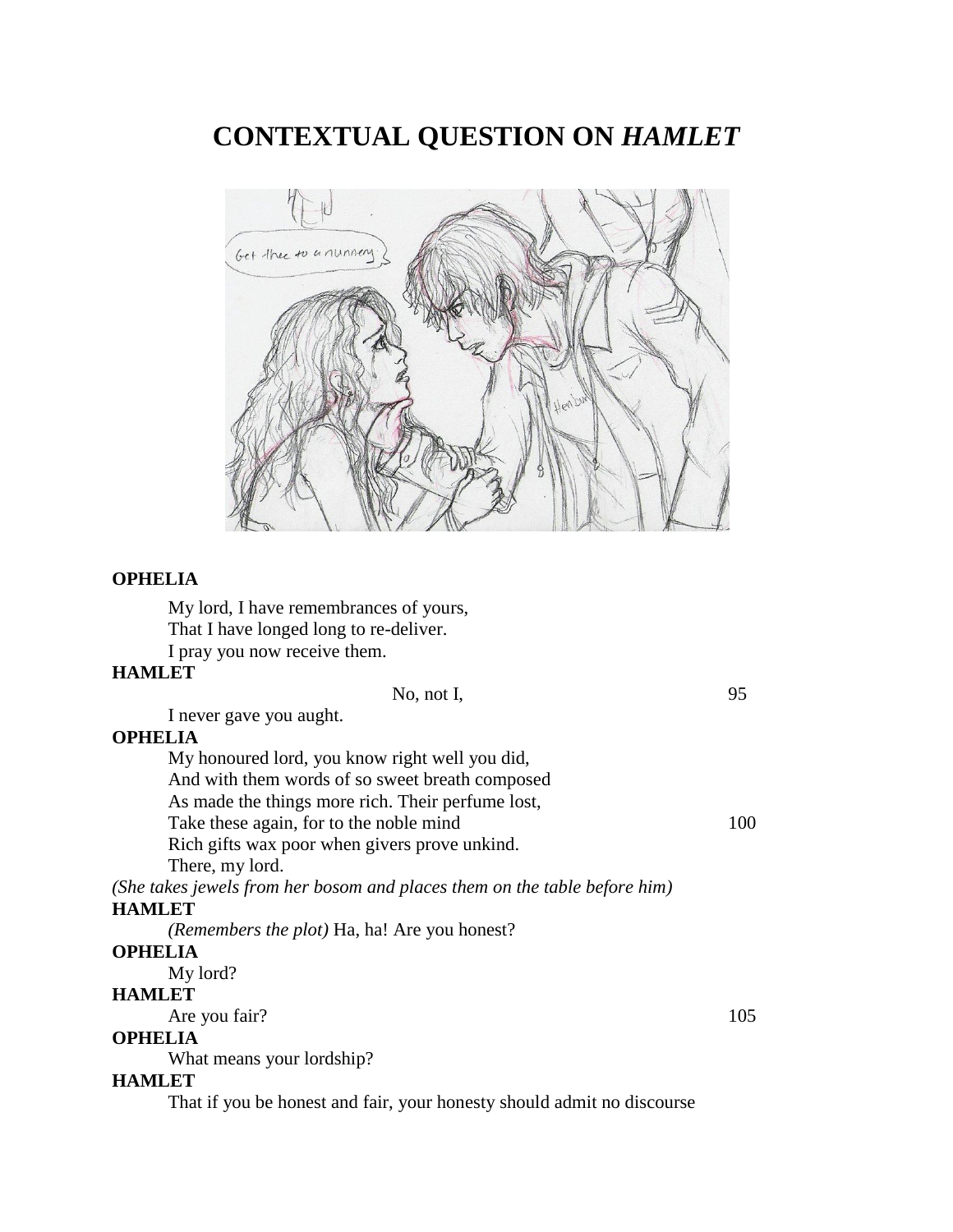to your beauty.

#### **OPHELIA**

Could beauty, my lord, have better commerce than with honesty?

# **HAMLET**

| Ay, truly, for the power of beauty will sooner transform honesty from     | 110 |
|---------------------------------------------------------------------------|-----|
| what it is to a baws, than the force of honesty can translate beauty into |     |
| his likeness. This was sometime a paradox, but now the time gives it      |     |
| proof. I did love you once.                                               |     |
| DT TA                                                                     |     |

**OPHELIA**

Indeed, my lord, you made me believe so.

# **HAMLET**

You should not have believed me, for virtue cannot so inoculate our 115 old stock, but we shall relish of it - I loved you not.

# **OPHELIA**

I was the more deceived

# **HAMLET**

*(Points to the faldstool)* Get thee to a nunnery. Why wouldst thou be a breeder of sinners? I am myself indifferent honest, but yet I could accuse me of such things, that it were better my mother had not borne me. 120 I am very proud, revengeful, ambitious, with more offences at my beck, than I have thoughts to put them in, imagination to give them shape, or time to act them in. What should such fellows as I do, crawling between heaven and earth? We are arrant knaves all, believe none of us. Go thy ways to a nunnery...*(Suddenly)*Where's your father? 125

# **OPHELIA**

At home, my lord.

# **HAMLET**

Let the doors be shut upon him, that he may play the fool no where but in's own house. Farewell.

# *Hamlet off*

# **OPHELIA**

*(Kneels before the crucifix)* O help him, you sweet heavens! *Enter Hamlet, distraught*

# **HAMLET**

If thou dost marry, I'll give thee this plague for thy dowry. Be though as 130 chaste as ice, as pure as snow, thou shalt not escape calumny. Get thee to a nunnery, go! Farewell! *(He paces to and fro)* Or if thou wilt needs marry, marry a fool, for wise men know well enough what monsters you make of them. To a nunnery, go, and quickly too! Farewell!

# *He rushes out.*

# **OPHELIA**

O heavenly powers, restore him! 135

# **HAMLET**

I have heard of your paintings too, well enough. God hath given you one face and you make yourself another. You jig, you amble, and you lisp, you nickname God's creatures, and make your wantonness